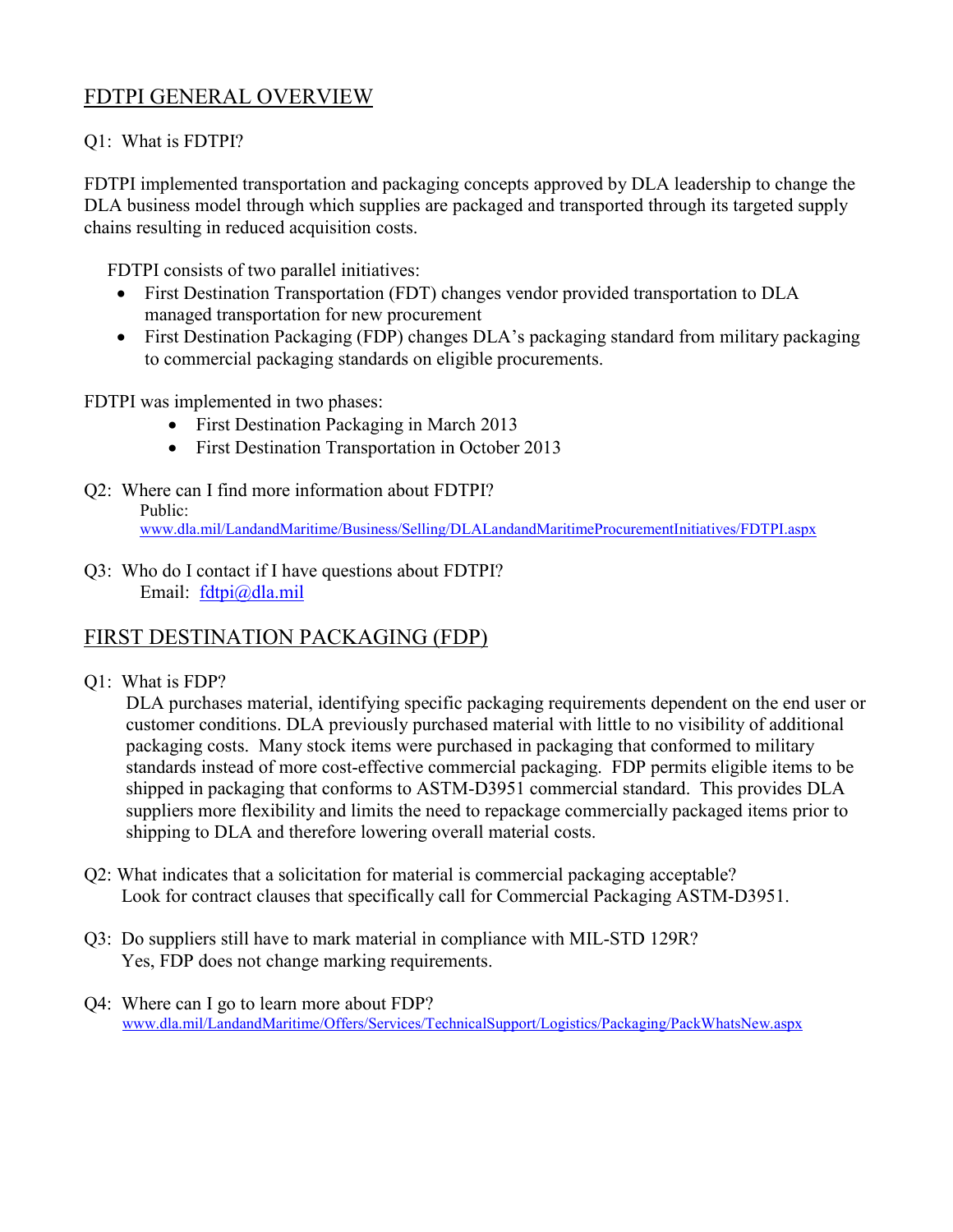#### Q5: Who can I contact if I have questions specifically relating to FDP?

## **DLA Land and Maritime** (614) 692-1653 Email: **[DSCC.packaging@dla.mil](mailto:DSCC.packaging@dla.mil)**

# First Destination Transportation (FDT)

Q1: What is FDT?

 FDT changes DLA purchases from FOB Destination terms which require suppliers to manage and pay for transportation, to FOB Origin terms with transportation management and the associated costs billed to DLA. Inspection and Acceptance can be at Origin or Destination. DLA leverages its economies of scale to obtain financially favorable transportation contracts. The expected outcome is material cost savings as suppliers unbundle transportation and the associated administrative expenses of transportation from the actual material costs.

Q2: How are savings attained?

 Savings are achieved by leveraging DLA's buying power to obtain lower freight rates than can be obtained by many of our suppliers. Additionally, DLA gains visibility and control of its inbound freight.

Q3: How will savings be determined?

 Early FDT processes focused on establishing a transportation cost baseline. In FY16 and beyond, automating, managing, and refining the processes will further reduce costs.

Q4: What are the benefits of the program?

The program is designed to reduce DLA's overall cost for transporting newly procured material into DLA's depots or to DLA's end user customers. Small businesses should find it easier to do business with DLA.

Q5: Why is DLA willing to pay shipping costs?

 DLA understands that it has always paid shipping costs bundled into the price of the material. By managing the transportation and associated freight cost, DLA can utilize government negotiated transportation contracts which contain rates that reflect the tremendous volume and economies of scale that government buying permits.

Q6: Is there any impact on second destination shipping processes?

No. Second destination billing and shipping processes remain the same at present.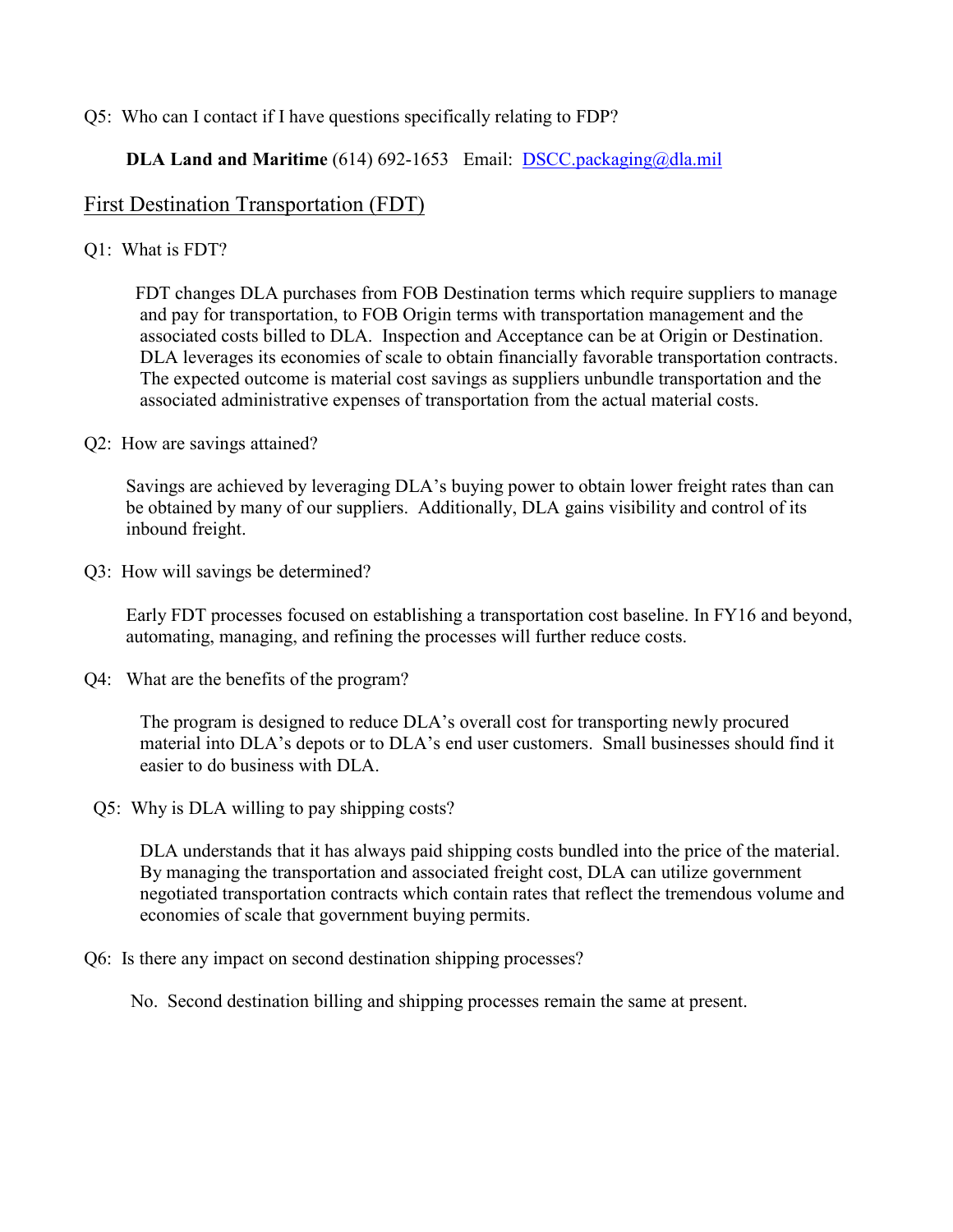Q7: FDT uses Free-On-Board (FOB) Origin terms. Does the inspection point change as a result of FDT?

 Items should not be inspected at source solely because of participation in the FDT program. If there is a technical or procurement reason for source inspection, the item should continue to be source inspected. Details of whether or not inspection is performed at origin or destination are specified in each contract.

Q8: Who do I contact if I have questions specifically relating to FDT?

Email: [fdt@dla.mil](mailto:fdt@dla.mil)

Q9: How do I notify DLA that a FDT shipment is ready to be transported?

 Vendor Shipment Module (VSM) is a web based system that is accessed in order to submit FDT shipment information. You must register in advance. Registration is CAGE Code specific.

Q10: How does a supplier register for access to VSM?

 Register at [https://vsm.distribution.dla.mil.](https://vsm.distribution.dla.mil/) Register by Cage. Each ship from address must be registered. The VSM website address is published in the contractor/supplier training, FAQ's and DIBBS.

Q11: What VSM training is being provided?

The VSM website, [https://vsm.distribution.dla.mil,](https://vsm.distribution.dla.mil/) contains a User Guide. You can also phone or Email the VSM Help Desk. The Help Desk is available Mon-Fri from 0600-1700 Eastern Standard Time.

Q12: How can I contact the VSM Help Desk?

The phone number for the Help Desk is (800) 456-5507. The email address is [delivery@dla.mil.](mailto:delivery@dla.mil) For DCMA administered contracts, phone 314 331-5573 or email [dcma.stlouis-mo.central-rc.mbx.vsm-shipments-transportation@mail.mil](mailto:dcma.stlouis-mo.central-rc.mbx.vsm-shipments-transportation@mail.mil)

Q13: For those items that qualify, FDT terms and conditions are mandatory for inclusion in solicitations. Must suppliers be registered in VSM in order to be considered for a potential award?

 VSM registration is not a requirement in order to be eligible to submit a quote for a DLA solicitation. VSM is the only means of notifying DLA that an FDT shipment is ready for transport, therefore, registration in VSM is mandatory for FDT contract completion. In those instances, failure to utilize VSM for FDT awards could be defined as a failure to conform to the terms of the award.

Q14: Who should be contacted for Proof of Delivery if the material is lost?

 DLA Distribution handles any disputes with the carrier over lost, short or damaged material. Suppliers should alert the Post Award Contract Administrator if a lost shipment is suspected.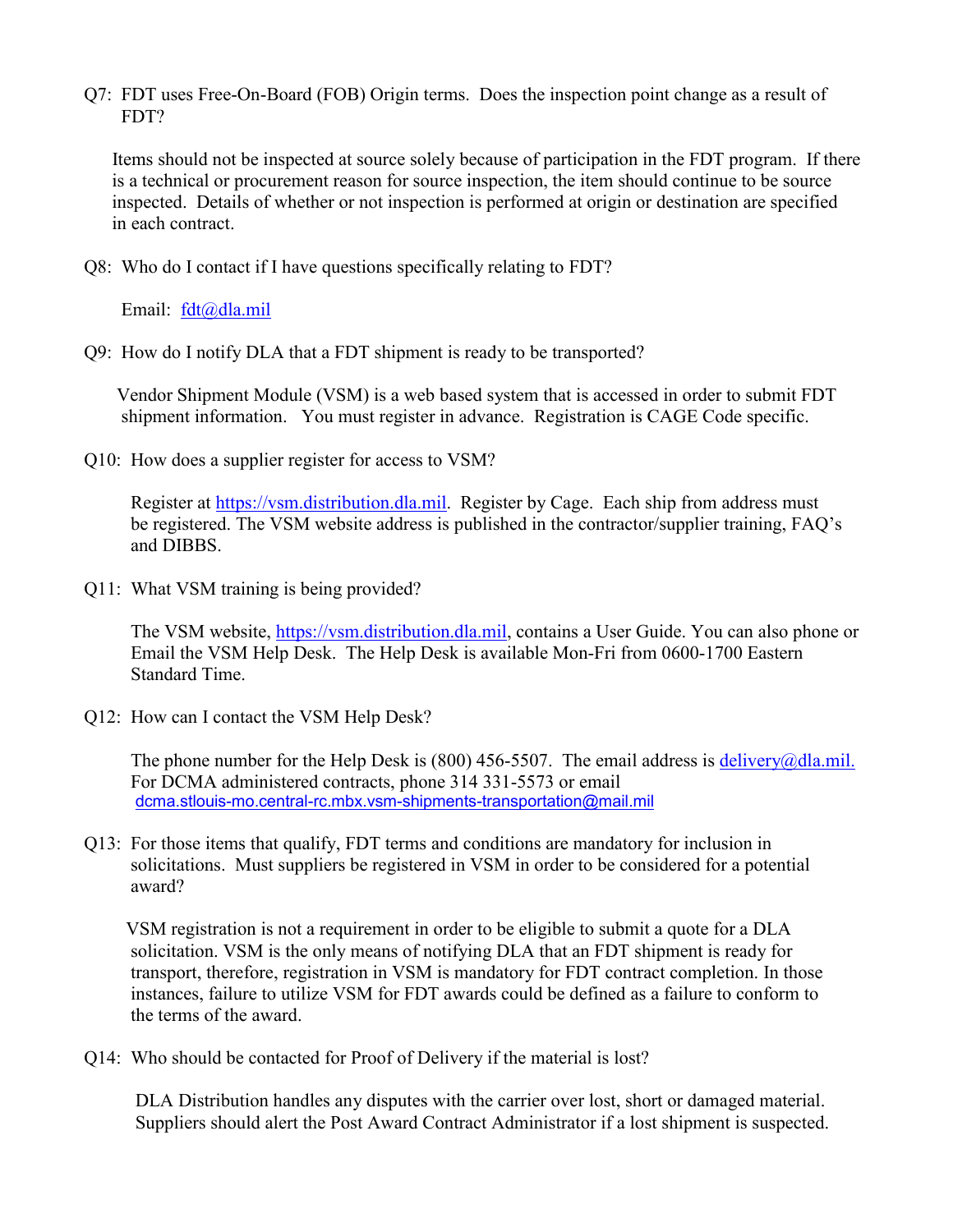Q15: How does FDT impact Radio Frequency (RF) Identification?

 There are no RFID impacts as a result of FDT. If RFID is a requirement, it will be addressed in the terms of the contract.

Q 16: Does DLA send notification from Delivery Standard System (DSS) upon receipt to the Inventory Control Points (ICPs)?

 When material is receipted and accepted in DSS, DSS will send a DLMS 861 transaction. This is the method used to show that the material was receipted (and eventually leads to the supplier being paid). Each DLMS 861 is tied to an incoming DLMS 856 (Advance Shipment Notification or ASN) from Wide Area Workflow (iRAPT) to DSS.

## Supplier

Q1: What NIINs are included in the FDT program?

 The DLA Supply Chains that are participating in FDT are Aviation, Land, Maritime, Industrial Hardware, and Construction and Equipment. Generally, the NIINs are Class IV (construction and barrier materials), some Class VII (major end items), and Class IX (repair parts). There are limited exceptions for material that may have specific transportation requirements (such as AA&E, classified, or oversize/overweight escort required, etc.).

Q2: Is there a simplified claims process so that lost shipments are reimbursed by the carrier to the Supply chain so suppliers don't have to worry about those costs off setting savings?

Yes. Carrier claims are executed and managed by DLA Distribution.

Q3: How does the supplier gain access to the Vendor Shipment Module?

 Suppliers gain access to VSM through registration on the VSM website, [https://vsm.distribution.dla.mil.](https://vsm.distribution.dla.mil/) Registration is by CAGE Code. A Help Desk is available Mon-Fri 0600-1700 Eastern. The telephone number is (800) 456-5507. For DCMA administered contracts, suppliers should contact the DCMAVSM Help Desk by calling 314 331-5573 Mon-Fri 0700-15:30 Central time.

Q4: How can I obtain Proof of Delivery (POD) if my shipment is lost?

 VSM provides a Bill of Lading (BOL) or Small Parcel Shipping Label at the time of order entry. Either document contains the tracking number necessary to obtain a carrier's POD.

Q5: Who would one contact for Proof of Shipment or Proof of Delivery if the material is lost?

 Suppliers have access to carrier POD through the tracking number for small parcel shipments, the Pro number attached to the Bill of Lading for LTL shipments, or the trailer number and carrier name for TL shipments.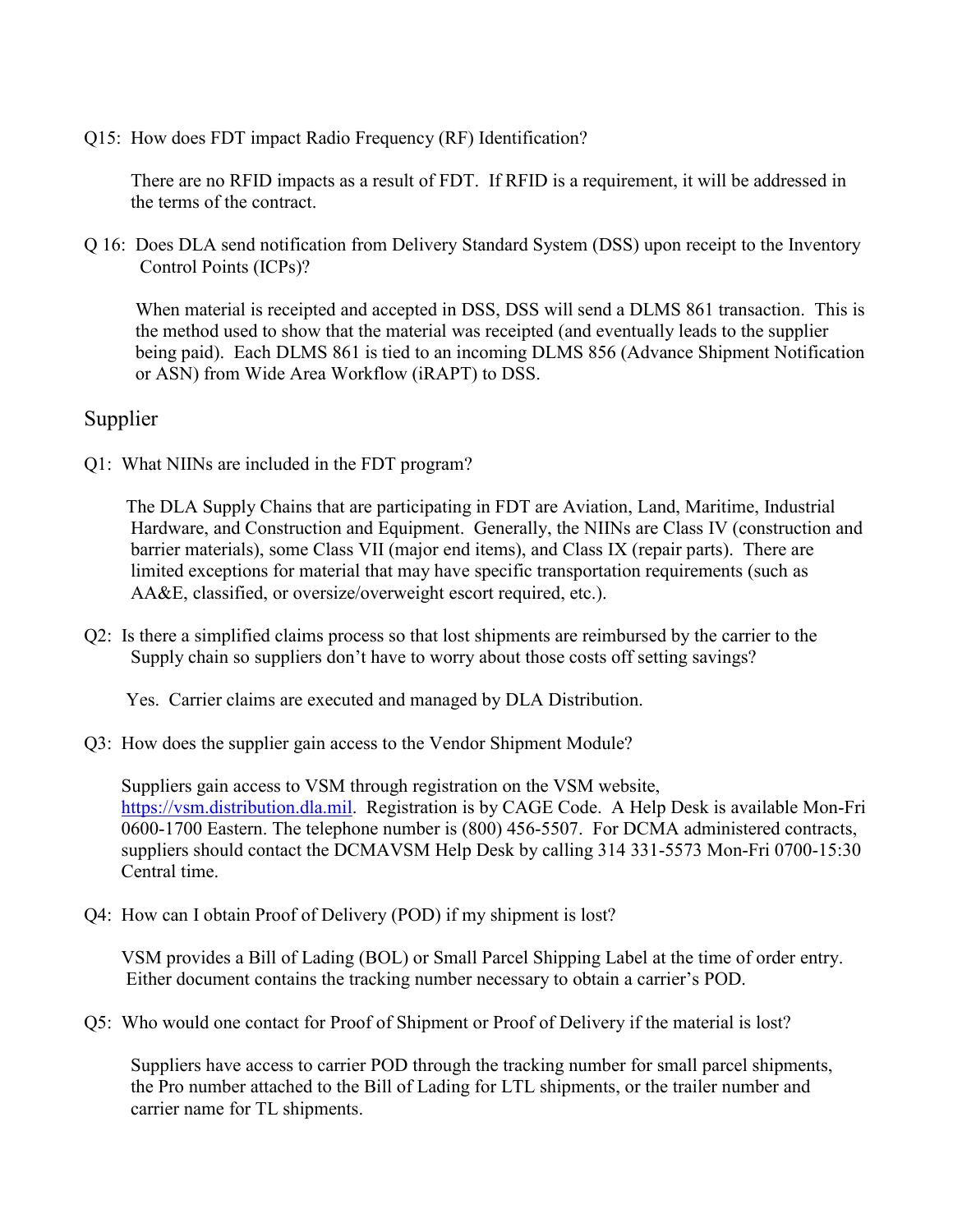Q6: What constitutes a contractor's date of meeting the Contracted Delivery Date (CDD)….when the Label is requested or when actually delivered?

 A supplier's contract delivery performance is based on material receipt in usable condition at the customer's address (DVD/CD) or the depot (stock/DVD) by the Contract Due/Delivery Date (CDD). Suppliers are given credit for on time delivery if their VSM entry was prior to the CDD, provided the material is received and in usable condition.

Q7: Both WAWF, also known as iRAPT, and VSM will produce a DD250 form which is required as part of the paperwork that moves with the shipment and is reviewed by the receiving depot. This is confusing since it is the WAWF DD250 that must be present in order for the supplier to be paid? What should be done to eliminate the confusion?

WAWF or iRAPT is a Finance program. VSM is a Distribution program. The DD250 is critical to the Finance application and should be completed in WAWF. If the DD250 is required to travel with the shipment, either form may be used and attached to the bill of lading and packing list that will accompany the shipment.

Q8: What if my contract is DCMA administered?

 DCMA administered contracts have access to VSM through DCMA. There is a separate Help Desk which is accessed at [dcma.stlouis-mo.central-rc.mbx.vsm-shipments-transportation@mail.mil](mailto:dcma.stlouis-mo.central-rc.mbx.vsm-shipments-transportation@mail.mil) or by calling (314) 331-5573. Availability is Mon-Fri 0700-15:30 Central.

Q9: For those items that qualify, FDT terms and conditions would be mandatory for inclusion in solicitations. Must suppliers be registered in VSM in order to be considered for potential award?

 VSM is not a requirement for eligibility for submitting quotes on DLA solicitations, however, awards are automatically transmitted to VSM by CAGE Code at the time of award. If a supplier's CAGE is not registered in VSM prior to Award; the award information must be manually retrieved thus causing delays for the supplier when attempting to process for DLA transportation.

Q10: If FDT is in the solicitation, is any offeror who is not registered in VSM ineligible for award (vs allowing the Contracting Officer (KO) to evaluate a VSM offer against a non-VSM offer)?

 VSM registration is not a requirement in order to be eligible to submit a quote on a DLA solicitation and will not be evaluated during the pre-award phase. If a supplier who is not registered in VSM wins an FDT contract, the supplier will be required to register in VSM to ship their material in conformance with the terms of the award. If the supplier fails or refuses to register in VSM, the matter would be handled by a post-award administrator as a failure to conform to the terms of the award.

Q11: What is the phone number of the VSM Help Desk?

1-800-456-5507 For DCMA administered contracts: (314) 331-5573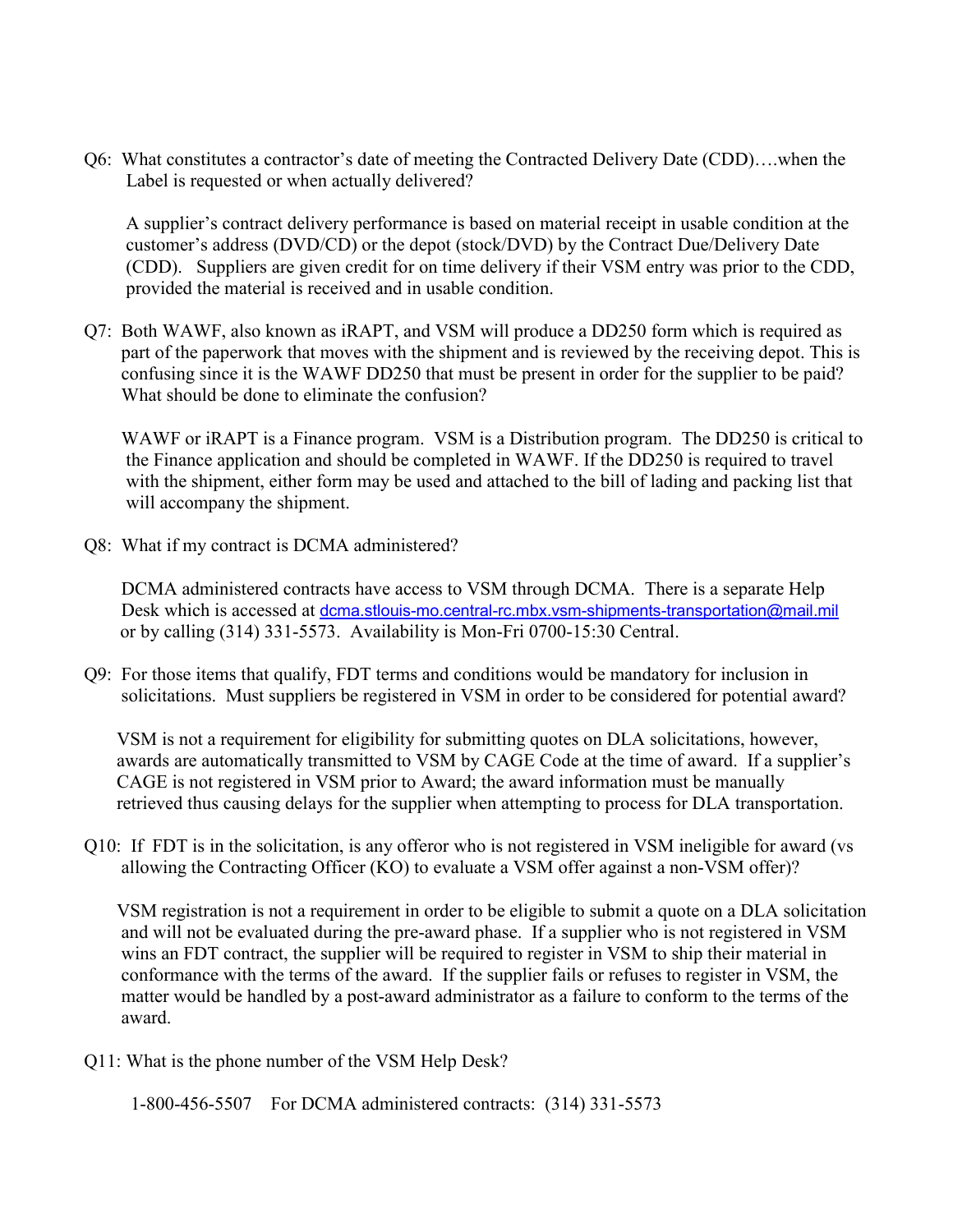Q12: What is the email address for the VSM Help Desk?

[delivery@dla.mil](mailto:delivery@dla.mil) For DCMA administered contracts: [dcma.stlouis-mo.central-rc.mbx.vsm-shipments-transportation@mail.mil](mailto:dcma.stlouis-mo.central-rc.mbx.vsm-shipments-transportation@mail.mil)

Q13: How does a contractor sign up to use VSM?

 Suppliers register by CAGE Code. Go to [https://vsm.distribution.dla.mil](https://vsm.distribution.dla.mil/) Training is available online and VSM staff can answer questions at 1-800- 456-5507 or by email at [delivery@dla.mil.](mailto:delivery@dla.mil)

Q14: Will OCONUS suppliers be able to provide material to DLA under the FDT program?

 OCONUS suppliers are required to quote delivery to a CONUS location for pickup if the acquisition is part of the FDT program. If an OCONUS supplier receives an award for an OCONUS requirement, the supplier should contact the transportation officer for shipping instructions. The Transportation Office can be reached by email at:  $\frac{\text{delivery}}{\text{delivery}}$ by phone at 800 456-5507.

Q15: Are International suppliers able to access and sign up for VSM?

 No. In order for an International supplier to quote and deliver on an FDT eligible solicitation, a CONUS Cage is required. OCONUS offerors must quote an FOB origin point within the continental United States for all FDT solicitations. OCONUS offerors must quote all costs necessary to permit a carrier to pick up the freight within CONUS, to include customs and import/export paperwork and payment of any tariffs or duties.

Q16: Is there an expectation that a packaging company will consolidate shipments from multiple suppliers?

 When possible, yes. The shipments all have to be routing to the same destination and also have the same priority codes. The packaging company or supplier should contact VSM staff for guidance. Visibility of contracts in VSM is limited to the CAGEs that the contracts are assigned to. Existing VSM processes ensure the minimum number of trucks will be sent to a pickup location on a daily basis. If the packaging company were to submit shipping requests for different orders for pickup at the same time, it is possible that the same carrier would pick up all of the shipments. The packaging company may not package or palletize multiple shipments together. Each order must be entered into VSM and processed separately from others which are available to ship at the same time.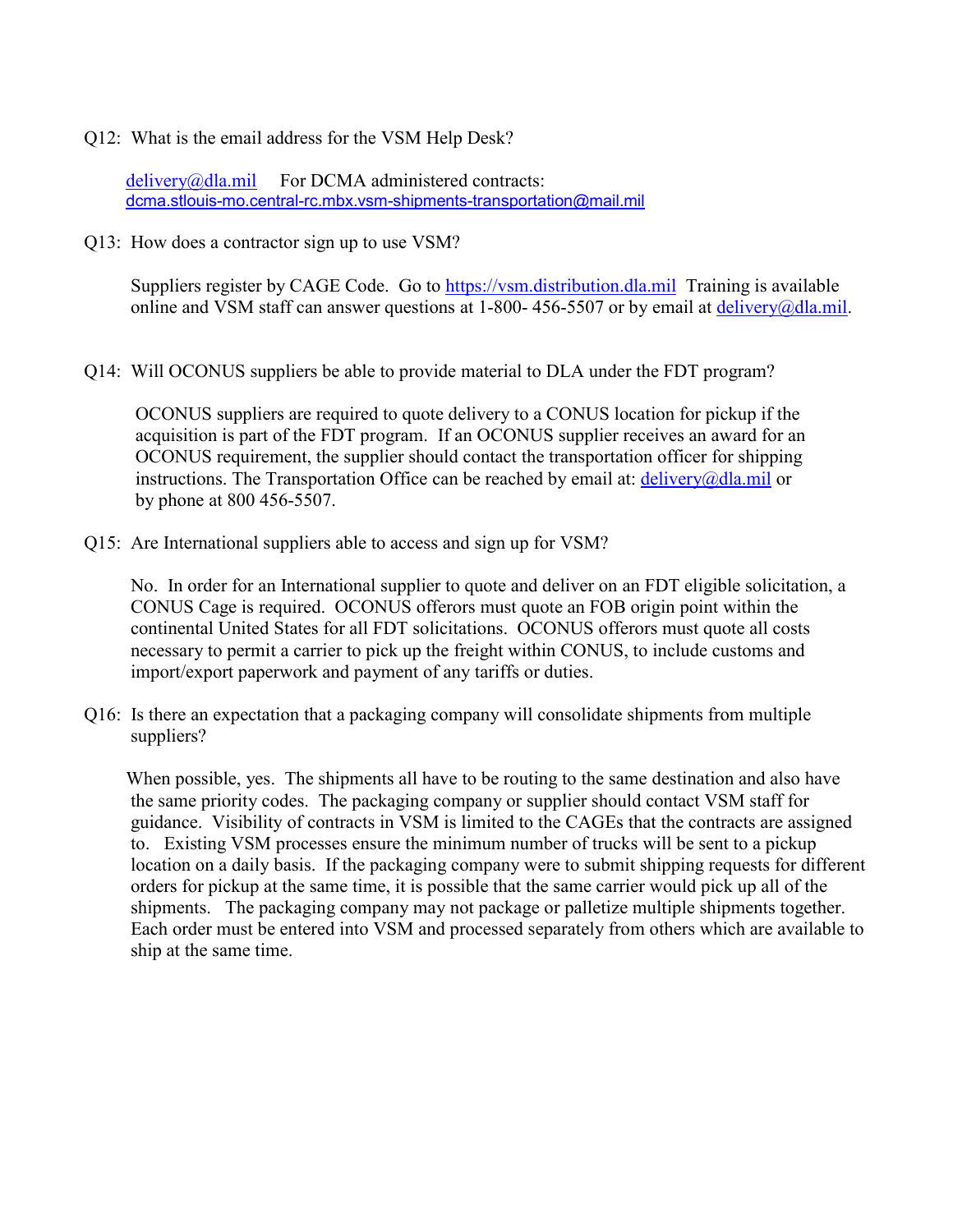Q17: Under Time Definite Delivery (TDD) standards (customer direct), if the supplier submits "ready for pickup" within the contract requirement of one (1) day, but the VSM assigned carrier doesn't pick up for two (2) days, will supplier be considered compliant given the pickup is not in their control?

 A supplier's contract delivery performance is based on material arriving to the customer (DVD/CD) or the depot (stock/DD) by the Contract Due/Delivery Date (CDD). If a supplier fails to meet this date, a post award administrator can consider whether the failure is due to delay on the part of DLA. In this case, the post award administrator can email  $deliverv@dla.mil$  to determine when the supplier submitted the pickup request, then make a determination as to whether the request was submitted within a reasonable time period to permit the pickup to occur and delivery to be accomplished by the CDD.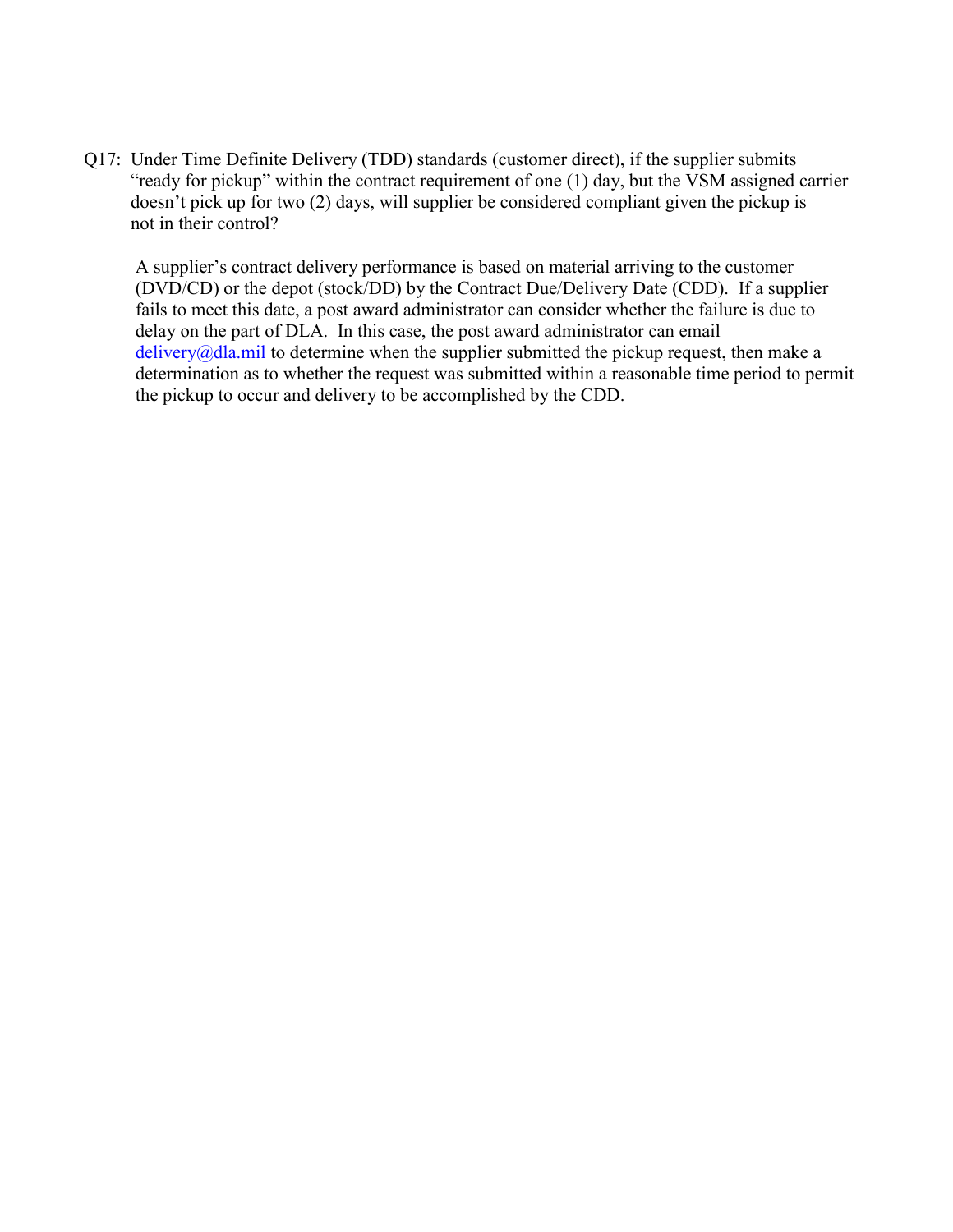Q18: When should I expect a truck pickup for shipments weighing 150 lbs. or more?

### • **After you have entered your shipment information into VSM, use the following schedule:**

| If VSM      |                           |                       |                           |                       |                           |                       |
|-------------|---------------------------|-----------------------|---------------------------|-----------------------|---------------------------|-----------------------|
| Entry made  |                           |                       |                           |                       |                           |                       |
| by 10 a.m.  |                           |                       |                           |                       |                           |                       |
| Eastern on: |                           |                       |                           |                       |                           |                       |
|             | Tuesday                   | Wednesday             | Thursday                  | Friday                | Monday                    | Tuesday               |
| Monday      | Documents<br>available in | Shipment<br>pickup by |                           |                       |                           |                       |
|             | VSM by                    | carrier prior         |                           |                       |                           |                       |
|             | 3:00 p.m.                 | to COB                |                           |                       |                           |                       |
|             | ET                        |                       |                           |                       |                           |                       |
| Tuesday     |                           | Documents             | Shipment                  |                       |                           |                       |
|             |                           | available in          | pickup by                 |                       |                           |                       |
|             |                           | VSM by                | carrier prior             |                       |                           |                       |
|             |                           | 3:00 p.m.             | to COB                    |                       |                           |                       |
|             |                           | ET                    |                           |                       |                           |                       |
| Wednesday   |                           |                       | Documents<br>available in | Shipment<br>pickup by |                           |                       |
|             |                           |                       | VSM by                    | carrier prior         |                           |                       |
|             |                           |                       | 3:00 p.m.                 | to COB                |                           |                       |
|             |                           |                       | ET                        |                       |                           |                       |
| Thursday    |                           |                       |                           | Documents             | Shipment                  |                       |
|             |                           |                       |                           | available in          | pickup by                 |                       |
|             |                           |                       |                           | VSM by                | carrier prior             |                       |
|             |                           |                       |                           | 3:00 p.m.             | to COB                    |                       |
|             |                           |                       |                           | ET                    |                           |                       |
|             |                           |                       |                           |                       |                           |                       |
|             |                           |                       |                           |                       |                           |                       |
| Friday      |                           |                       |                           |                       | Documents<br>available in | Shipment<br>pickup by |
|             |                           |                       |                           |                       | VSM by                    | carrier prior         |
|             |                           |                       |                           |                       | 3:00 p.m.                 | to COB                |
|             |                           |                       |                           |                       | ET                        |                       |
|             |                           |                       |                           |                       |                           |                       |
|             |                           |                       |                           |                       |                           |                       |
|             |                           |                       |                           |                       |                           |                       |

Holidays: Advance one (1) business day.

New Year's Day MLK Birthday Presidents Day Memorial Day 4<sup>th</sup> of July<br>
Labor Day Columbus Day Veterans Day Thanksgiving Day Christmas Eve Thanksgiving Day